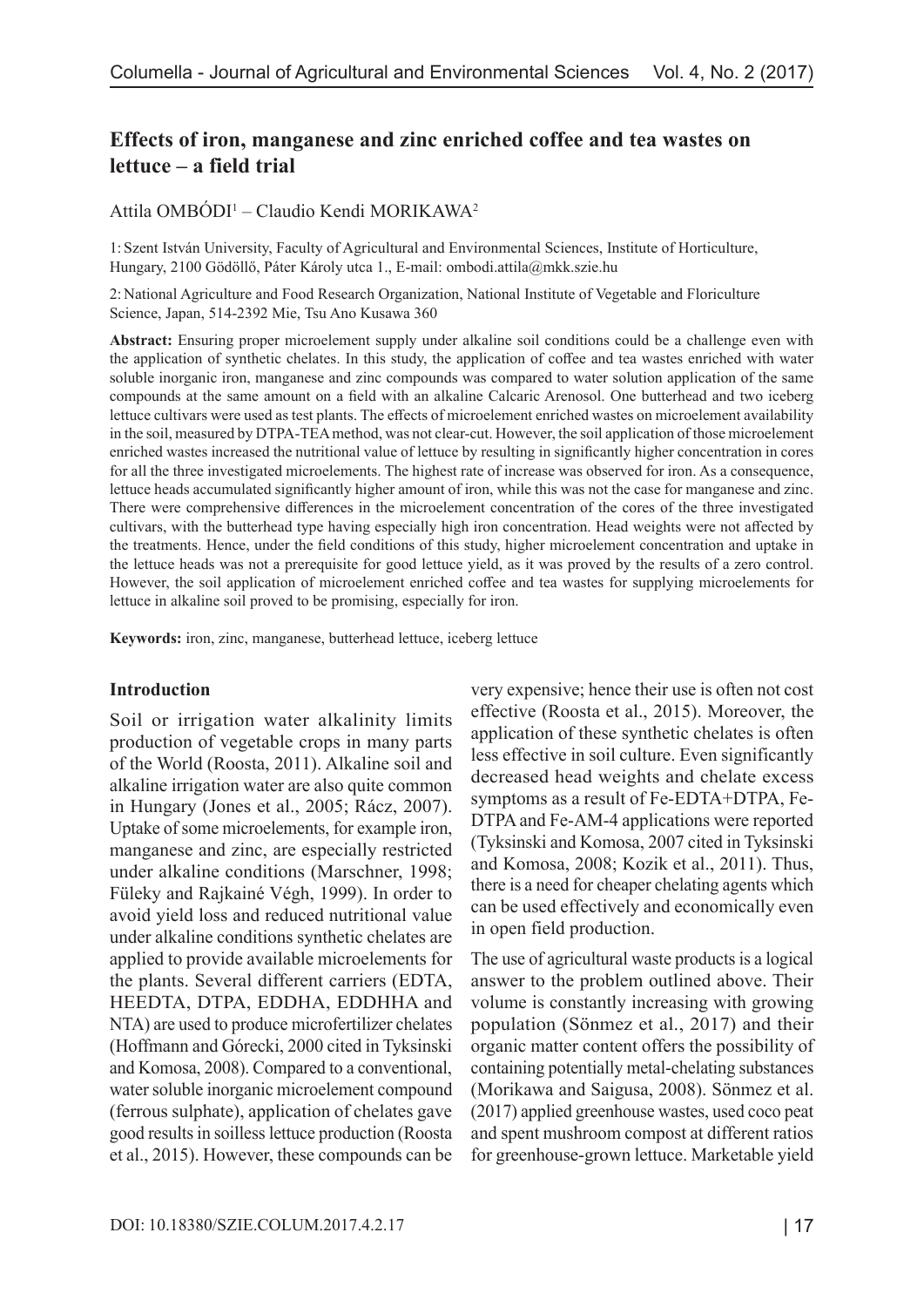increased compared to the control while iron and manganese concentration did not decrease. However, zinc concentration in the lettuce heads fertilized by compost became lower.

Coffee and tea are among the most popular beverages worldwide. Large amounts of coffee and tea wastes are produced by companies manufacturing coffee and tea beverages. These wastes should be reused on a sustainable way (Morikawa and Saigusa, 2008). It was found that coffee waste application to an Arenosol in the Democratic Republic of Congo promoted nutrient retention of this sandy soil besides of several other favourable physico-chemical changes (Kasongo et al., 2011). Coffee and tea are very rich in phenolic compounds which can act as metal chelating agents (Brown et al., 1998). Morikawa and Saigusa (2008) composted coffee grounds and tea leaf wastes together with ferroussulphate. Application of the resulting compost increased plant-available iron concentration in neutral and alkaline soils, and significantly enhanced iron content of Japanese leaf radish. Top-dressing application of microelement enriched coffee and tea waste materials was suitable to increase iron, manganese and zinc content of rice grains and to enhance grain yield (Morikawa and Saigusa, 2011).

Lettuce is rich in mineral nutrients (Rubatzky and Yamaguchi, 1997). Calcium, iron and phosphorus content of lettuce is especially high, and its manganese and zinc concentration is also considerable (Hartz et al., 2007). Bosiacki and Tyksinski (2009) found the highest manganese and zinc content in lettuce, out of nine investigated vegetable crops. Hence, effectiveness of microelement fertilisation has special importance in lettuce production, both in soil and soilless cultures. Accordingly, microelement fertilisation of lettuce has being extensively studied recently (Tiksinski and Comosa, 2008; Kozik et al., 2011; Roosta, 2011; Roosta et al. 2015; Sönmez et al., 2017).

The objective of this study was to investigate the effects of tea and coffee waste products enriched with water soluble inorganic microelement compounds, on iron, manganese and zinc

concentration and uptake of lettuce heads under field conditions on an alkaline sandy soil in the central region of Hungary.

## **Material and methods**

## *Climatic and edaphic conditions*

The field trial was carried out in the horticultural experimental field of Szent István University (NL 47°35', EL 19°21') in 2013. The average air temperature of the cultivation period (22nd April –  $14<sup>th</sup>$  June) was 16.8 °C, while total precipitation was measured 134 mm. The used field was under constant intensive vegetable cultivation for almost six decades. The loamy sand soil of the field was classified as Calcaric Arenosol. According to measurements made in a soil suspension using a soil/deionised water ratio of 1:5, the soil of the exact site showed the following characteristics: pH 8.0, EC 0.61 mS cm<sup>-1</sup>, organic matter content 1.1%. Iron, manganese and zinc concentrations of the soil were measured from both 0.1 mol L<sup>-1</sup> HCl (Fe 25.2, Mn 116, Zn 29.0 mg  $kg^{-1}$  and DTPA-TEA (diethylene-triamine-pentaacetic acid – triethanol amine) (Fe 16.3, Mn 16.6, Zn 9.0 mg  $kg^{-1}$ ) extracts by an inductively coupled plasma (ICP-OES) instrument (Thermo Scientific iCAP 6000, Tokyo, Japan) following the methods of Jones & Case (1990) and Provin & Zhang (2014), respectively. Some chemical parameters of the irrigation water were the following: pH 7.25, EC 0.55 mS cm<sup>-1</sup>, HCO<sub>3</sub> 372 mg L<sup>-1</sup>, Fe 0.3 mg  $L^{-1}$ , Mn and Zn under 0.01 mg  $L^{-1}$ .

### *Cultivation methods*

Three lettuce cultivars were selected for the trial. A buterrhead type lettuce, 'Jolito RZ' (Rijk Zwaan Zaadteelt en Zaadhandel B.V.), a European iceberg type lettuce, 'Diamanthinas RZ' (Rijk Zwaan Zaadteelt en Zaadhandel B.V.) and a Japanese iceberg type lettuce, 'V lettuce' (Kaneko Seeds Co. Ltd). Unlike iceberg (or crisphead) lettuce, butterhead type does not form a firm, cabbage like core; hence the central part of the head is not separated from the outer leaves during harvest and selling. Seeds were sown into peat mixture filled plug seedling trays, having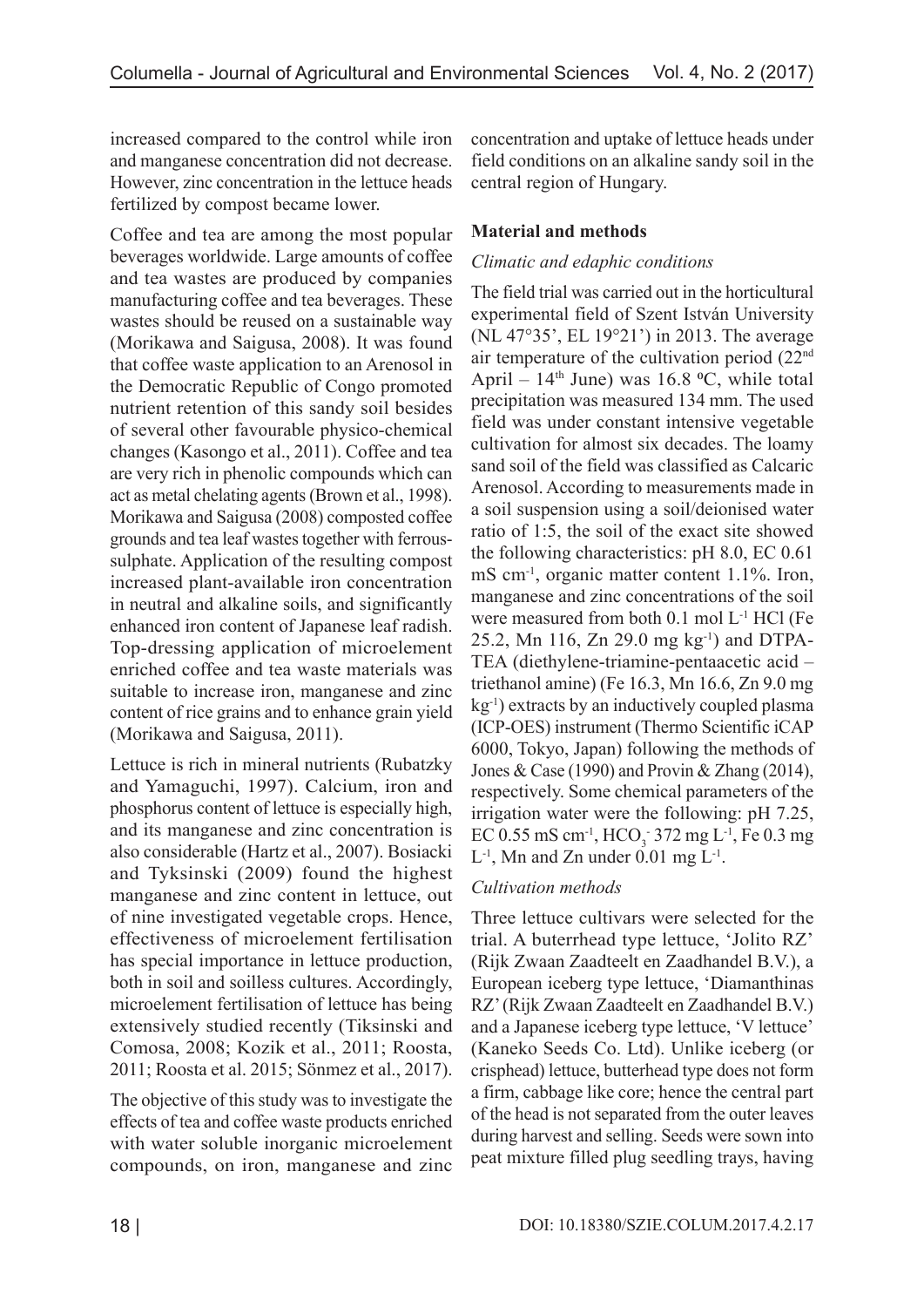61 cm3 plug volume, on 22nd March and raised in an unheated greenhouse. Basal fertilization was carried out by broadcasting on 21<sup>st</sup> April, providing nitrogen (N), phosphorus ( $P_2O_5$ ) and potassium  $(K_2O)$  at 10, 11.8 and 13.9 g m<sup>-2</sup> rate, respectively. Raised beds having 0.6 m width and 0.1 m height were formed on the same day. Distance between the centres of two neighbouring beds was 1.4 m. Beds were covered with black polyethylene mulch. Seedlings having 5 true leaves were transplanted on 22nd April into double rows. Distance between the rows and also distance between the plants in a row were 0.3 m. The field was equipped both with micro sprinkler and drip irrigation (20 mm i.d., 30 cm emitter spacing, 1.7  $L \cdot h^{-1}$  emitter discharge) systems. Irrigation was performed based on tensiometer readings. The amount of supplied irrigation water was 70 mm altogether. Nitrogen fertigation was applied on  $17<sup>th</sup>$  and  $25<sup>th</sup>$  of May through the drip irrigation system at  $2.5 \text{ g m}^2$  rate at each occasion, using ammonium-nitrate as fertilizer. In accordance with their growing periods, the three cultivars were harvested at different dates, 'Jolito RZ' on 27<sup>th</sup> May, 'V Lettuce' on 6<sup>th</sup> June and Diamantinas on  $10<sup>th</sup>$  June.

#### *Treatments*

Methods of microelement (Fe, Mn, Zn) supply meant the treatments. Three treatments and a zero control (CNT) were applied on  $21<sup>th</sup>$  April. Plants of the CNT were not supplied by any microelement fertilizers. Microelement enriched coffee waste (MCW) and tea waste (MTW) were prepared from coffee grounds or from tea drags, respectively, following the method described by Morikawa & Shinohara (2013). Water soluble inorganic microelement compounds, 116 g iron-chloride (FeCl<sub>3</sub>), 44 g manganesesulphate  $(MnSO_4*5H_2O)$  and 44 g zinc-sulphate  $(ZnSO_4^*7H_2O)$ , were mixed to 796 g coffee or tea waste and used as microelement sources. MCW and MTW were mixed at 10 cm depth into the soil at  $100 \text{ g m}^2$  rate simultaneously with bed formation. For an other treatment the same amount of inorganic microelement compounds  $(MC)$  (FeCl<sub>3</sub> 11.6 g m<sup>-2</sup>, MnSO<sub>4</sub>\*5H<sub>2</sub>O 4.4 g  $\text{m}^2$ , ZnSO<sub>4</sub>\*7H<sub>2</sub>O 4.4 g m<sup>-2</sup>, representing 4.00  $g m<sup>-2</sup>$  iron, 1.00  $g m<sup>-2</sup>$  manganese and 1.00  $g$ m<sup>-2</sup> zinc concentrations, respectively) were supplied alike for the microelement enriched waste treatments. Microelements were dissolved in water, distributed onto the surface of the plots and mixed into the soil thereafter at 10 cm depth.

A randomised split plot design with three replications was used. Each plot contained 42 plants arranged in double rows. Accordingly, width and length of a plot was 0.6 m and 6.3 m, respectively, and consisted of three 2.1 m long subplots each containing 14 plants, representing the three cultivars. Hence, area of a plot was 3.8 m<sup>2</sup>.

#### *Measurements*

The six central plants were sampled from every subplot. Stems were cut at the soil level, and fresh weight of the whole heads, including all the outer leaves, was measured immediately. In the case of the two iceberg type cultivars the core and the outer leaves were divided, also weighed separately and handled as two samples. The samples were dried in an oven at 65°C until reaching constant weight, then dry weight was determined. Iron, manganese and zinc concentration of lettuce cores and outer leaves were measured from dry grounded samples by an ICP-OES instrument (Thermo Scientific iCAP 6000, Tokyo, Japan) using the method of Provin & Zhang (2014). Microelement uptake of above ground parts of lettuce plants were calculated based on these concentrations and dry weight data. An average soil sample was formed from six subsamples for every subplot. Samples were taken from the 0 to 0.1 m depth on 14<sup>th</sup> June. Soil samples were air dried for four days on room temperature and passed through a 2 mm sieve. Plant-available microelement concentration of these samples was determined by the method of Provin & Zhang (2014).

#### *Statistical analysis*

Differences in means were tested by a twoway ANOVA (with microelement fertilizer treatment and cultivar regarded as factors) and subsequent post-hoc comparisons of means (Fisher's protected least significant difference (LSD) test at *P*=0.05).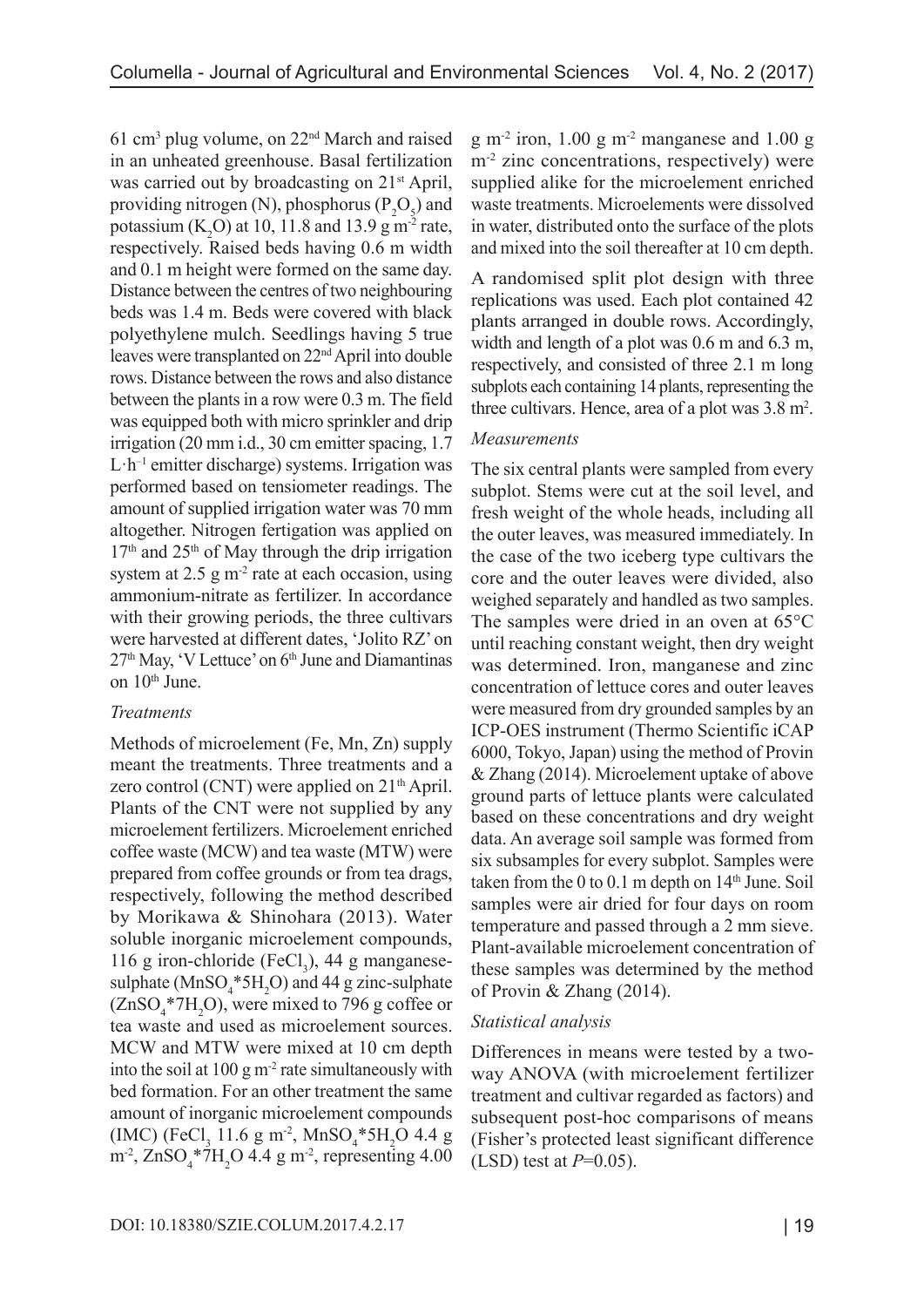## **Results and Discussion**

### *Concentration of iron, manganese and zinc in the soil*

The method of microelement supply significantly affected the plant-available microelement concentration in the soil, while lettuce cultivar and fertilizer x cultivar interaction did not reveal a pronounced effect (Table 1).

effective, significantly increasing its plantavailable concentration in the soil compared to MTW and IMC treatments. This result is in good agreement with the findings of Kasongo et al. (2011). MTW resulted in higher manganese concentration compared to MCW application, while significant differences in manganese level could not be detected neither between the IMC and MCW, and the IMC and MTW treatments.

*Table 1*. Effect of fertilizer type on plant available concentration of iron, manganese, zinc in the soil after lettuce cultivation, measured by DTPA-TEA method

| Cultivar                          | Fertilizer | Iron $(Fe)$    | Manganese (Mn)                   | Zinc $(Zn)$    |
|-----------------------------------|------------|----------------|----------------------------------|----------------|
|                                   |            |                | $(mg kg-1)$                      |                |
| 'Jolito RZ'                       | <b>CNT</b> | 16.7           | 18.1                             | 7.7            |
|                                   | <b>IMC</b> | 18.5           | 23.1                             | 11.6           |
|                                   | <b>MCW</b> | 20.4           | 19.7                             | 12.2           |
|                                   | <b>MTW</b> | 19.1           | 22.7                             | 12.3           |
| 'V Lettuce'                       | <b>CNT</b> | 16.7           | 18.4                             | 8.0            |
|                                   | <b>IMC</b> | 18.4           | 21.1                             | 10.7           |
|                                   | <b>MCW</b> | 21.3           | 21.1                             | 12.1           |
|                                   | <b>MTW</b> | 20.2           | 21.1                             | 12.0           |
| 'Diamantinas RZ'                  | <b>CNT</b> | 17.1           | 18.8                             | 7.8            |
|                                   | <b>IMC</b> | 20.0           | 22.0                             | 9.9            |
|                                   | <b>MCW</b> | 20.9           | 21.0                             | 11.8           |
|                                   | <b>MTW</b> | 19.6           | 25.7                             | 11.4           |
| LSD ( $P < 0.05$ )                |            | 2.2            | 3.0                              | 1.6            |
|                                   |            |                | $P$ value by factors             |                |
| fertilizer                        |            | $9.96*10^{-6}$ | $4.00*10^{-5}$                   | $1.84*10^{-9}$ |
| cultivar                          |            | 0.4395         | 0.1316                           | 0.1859         |
| fertilizer x cultivar interaction |            | 0.8184         | 0.1867                           | 0.7834         |
|                                   |            |                | Average by fertilizer treatments |                |
| <b>CNT</b>                        |            | 16.8           | 18.4                             | 7.8            |
| <b>IMC</b>                        |            | 19.0           | 22.1                             | 10.7           |
| <b>MCW</b>                        |            | 20.9           | 20.6                             | 12.0           |
| <b>MTW</b>                        |            | 19.6           | 23.2                             | 11.9           |
| LSD $5%$                          |            | 1.3            | 1.7                              | 0.9            |
|                                   |            |                | <b>Average by cultivars</b>      |                |
| 'Jolito RZ'                       |            | 18.7           | 20.9                             | 10.9           |
| 'V Lettuce'                       |            | 19.2           | 20.4                             | 10.7           |
| 'Diamantinas RZ'                  |            | 19.4           | 21.9                             | 10.2           |

(CNT = Zero control; IMC = Inorganic microelement compounds; MCW = Microelement enriched coffee waste; MTW = Microelement enriched tea waste)

In the average of the three cultivars, all the three treatments increased plant-available iron, manganese and zinc concentration in the soil compared to the CNT. However, in regard of concentration, order of the treatments was different for the three investigated microelements. For iron, MCW application was the most

Zinc concentration in the IMC treatment was significantly lower compared to the two waste product treatments, while MCW and MTW produced practically equivalent results. The measured values represent a high level of iron, manganese and zinc supply, even in the CNT plots (Stevens; Mahashabde and Patel, 2012).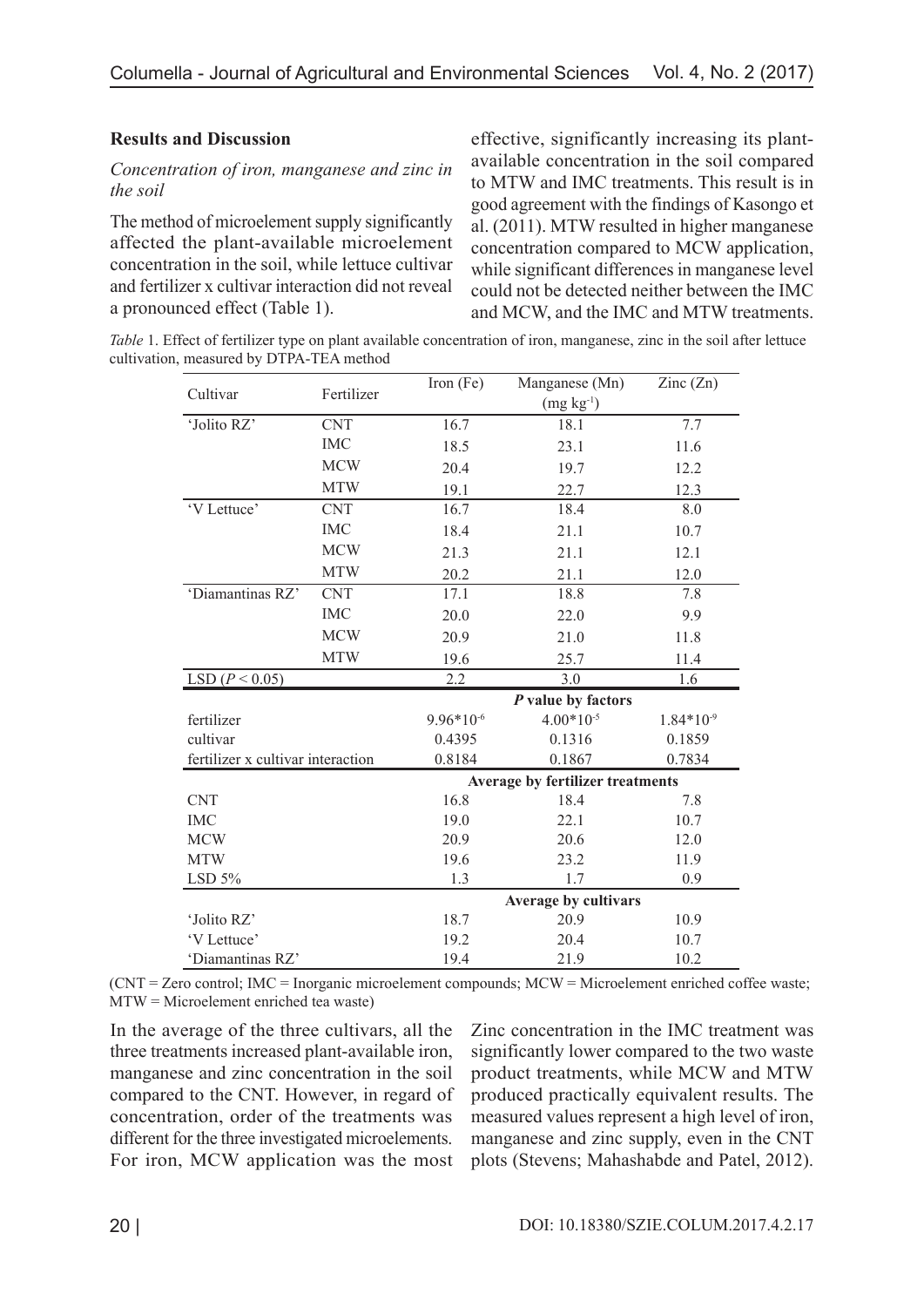This could be the result of the long-time intensive farming and thus intensive fertilization in the experimental field.

#### *Concentration of iron, manganese and zinc in the core*

Both investigated factors and also their interaction significantly affected microelement concentration in the core (Table 2).

IMC treatment. Differences between the results of MCW and MTW treatments could not be proved statistically. IMC treatment significantly enhanced manganese and zinc concentration compared to the CNT, but this was not the case for iron. Rate of difference between the results of the CNT and the three treatments was bigger for manganese and zinc than for iron. Iron concentration in the butterhead lettuce was about eight times higher

*Table 2.* Effect of fertilizer type on iron, manganese and zinc concentration (mg kg<sup>-1</sup> fresh weight) in cores of three lettuce cultivars

| Cultivar                          | Fertilizer | Iron $(Fe)$     | Manganese (Mn)                   | $\text{Zinc}(\text{Zn})$ |
|-----------------------------------|------------|-----------------|----------------------------------|--------------------------|
|                                   |            |                 | $(mg kg-1 fresh weight)$         |                          |
| 'Jolito RZ'                       | <b>CNT</b> | 22.88           | 3.04                             | 1.82                     |
|                                   | <b>IMC</b> | 23.95           | 2.94                             | 1.88                     |
|                                   | <b>MCW</b> | 27.47           | 3.53                             | 2.14                     |
|                                   | <b>MTW</b> | 28.43           | 3.67                             | 2.16                     |
| 'V Lettuce'                       | <b>CNT</b> | 2.47            | 0.94                             | 1.57                     |
|                                   | <b>IMC</b> | 3.01            | 1.06                             | 1.96                     |
|                                   | <b>MCW</b> | 3.77            | 1.18                             | 2.08                     |
|                                   | <b>MTW</b> | 2.85            | 1.02                             | 1.86                     |
| 'Diamantinas RZ'                  | <b>CNT</b> | 2.79            | 0.90                             | 1.61                     |
|                                   | <b>IMC</b> | 2.82            | 8.61                             | 6.53                     |
|                                   | <b>MCW</b> | 3.42            | 8.93                             | 7.06                     |
|                                   | <b>MTW</b> | 3.61            | 8.92                             | 7.19                     |
| LSD ( $P < 0.05$ )                |            | 2.23            | 0.58                             | 0.37                     |
|                                   |            |                 | P value by factors               |                          |
| fertilizer                        |            | 0.0019          | $1.19*10^{15}$                   | $7.83*10-17$             |
| cultivar                          |            | $1.24*10^{-24}$ | $5.03*10^{-23}$                  | $1.94*10^{-24}$          |
| fertilizer x cultivar interaction |            | 0.0182          | $7.65*10-17$                     | $3.56*10-17$             |
|                                   |            |                 | Average by fertilizer treatments |                          |
| <b>CNT</b>                        |            | 9.38            | 1.63                             | 1.67                     |
| <b>IMC</b>                        |            | 9.93            | 4.20                             | 3.46                     |
| <b>MCW</b>                        |            | 11.56           | 4.54                             | 3.76                     |
| <b>MTW</b>                        |            | 11.29           | 4.54                             | 3.74                     |
| LSD 5%                            |            | 1.29            | 0.34                             | 0.21                     |
|                                   |            |                 | Average by cultivars             |                          |
| 'Jolito RZ'                       |            | 25.68           | 3.29                             | 2.00                     |
| 'V Lettuce'                       |            | 3.02            | 1.04                             | 1.87                     |
| 'Diamantinas RZ'                  |            | 3.16            | 6.84                             | 5.60                     |
| LSD 5%                            |            | 1.11            | 0.29                             | 0.18                     |

(CNT = Zero control; IMC = Inorganic microelement compounds; MCW = Microelement enriched coffee waste; MTW = Microelement enriched tea waste)

Core of the lettuce is the consumed part; hence its microelement concentration has nutritional importance. Therefore it is of great importance that in the average of the three cultivars, application of both waste materials resulted in significantly higher concentration of all the three investigated microelements, compared to the

compared to the two iceberg cultivars (Table 2). This result is in agreement with the Japanese Food Composition Database. The USDA nutritional database (U.S. Department of Agriculture, 2015) also indicates higher iron content for butterhead  $(12.4 \text{ mg kg}^{-1})$  than for iceberg lettuce  $(4.1 \text{ mg})$ kg-1). Mou (2009) explained the lower nutrient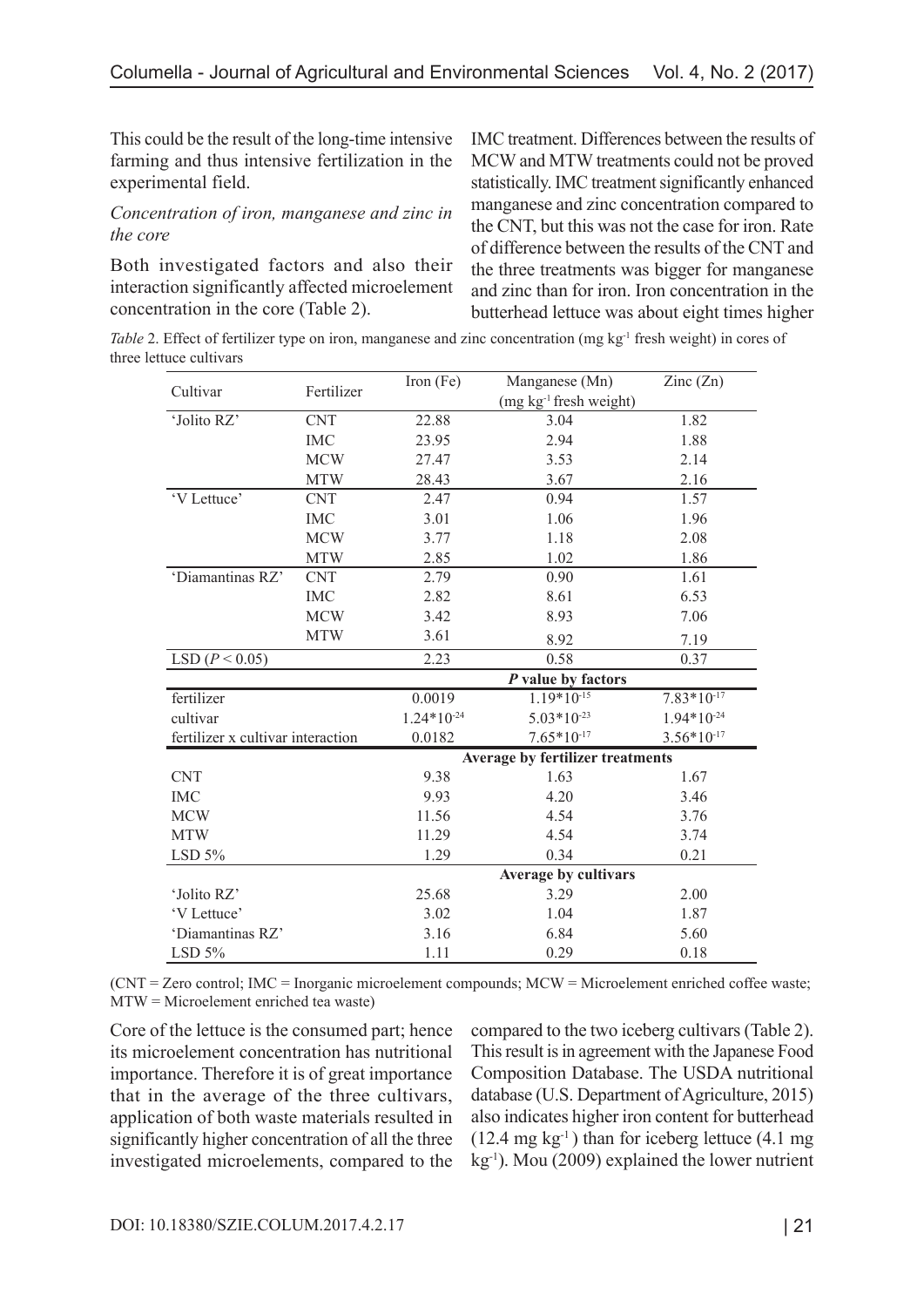content of the core of iceberg type lettuce compared to more open-headed lettuces with its closed structure, as the synthesis or absorption of many nutrients is light dependent. On the contrary Rubatzky and Yamaguchi (1997) listed very similar iron content for iceberg and butterhead lettuces. In their study Roosta et al. (2015) did not find significant differences in iron and zinc concentration of butterhead and iceberg lettuces either.

There were also comprehensive differences among the manganese and zinc concentration of the three cultivars, with 'Diamantinas RZ' having 4-6 times higher values compared to 'V lettuce', and three times higher values compared to the butterhead type 'Jolito RZ' (Table 2). It is supposed that these high concentrations were the main reason for that the extent of difference between the results of the treatments and the CNT was by far the biggest for 'Diamantinas RZ' manganese and zinc concentrations. Due to its higher manganese and zinc accumulating capacity this cultivar could exploit the higher plant-available microelement level of the soil ensured by the treatments (Table 1). Zinc concentration results for 'Jolito RZ' and 'V lettuce' were in good agreement with data of the USDA nutritional database (U.S. Department of Agriculture, 2015), which indicates 1.5 mg kg<sup>-1</sup> value for iceberg and 2.0 mg kg<sup>-1</sup> for butterhead lettuce.

### *Concentration of iron, manganese and zinc in the outer leaves*

Outer leaves were investigated separately for the two iceberg type cultivars, as their weight equals the core weight. MTW treatment resulted in significantly the highest iron and manganese concentration in the outer leaves, while MCW did not increase them compared to the CNT (Table 3). All the three treatments increased zinc concentration compared to the CNT, with IMC treatment producing the highest value. In the

*Table* 3. Effect of fertilizer type on iron, manganese and zinc concentration in outer leaves of two iceberg type lettuce cultivars

| Cultivar           | Fertilizer                                  | Iron $(Fe)$    | Manganese (Mn)                   | $\text{Zinc}(\text{Zn})$ |
|--------------------|---------------------------------------------|----------------|----------------------------------|--------------------------|
|                    |                                             |                | $(mg kg-1$ fresh weight)         |                          |
| 'V Lettuce'        | <b>CNT</b>                                  | 12.25          | 2.54                             | 0.97                     |
|                    | <b>IMC</b>                                  | 9.45           | 2.54                             | 1.73                     |
|                    | <b>MCW</b>                                  | 12.26          | 2.81                             | 1.38                     |
|                    | <b>MTW</b>                                  | 19.68          | 3.60                             | 1.62                     |
| 'Diamantinas RZ'   | <b>CNT</b>                                  | 12.27          | 3.59                             | 1.41                     |
|                    | IMC                                         | 11.24          | 3.31                             | 1.83                     |
|                    | <b>MCW</b>                                  | 14.06          | 3.84                             | 1.60                     |
|                    | <b>MTW</b>                                  | 15.67          | 4.55                             | 1.65                     |
| LSD ( $P < 0.05$ ) |                                             | 2.79           | 0.81                             | 0.42                     |
|                    |                                             |                | $P$ value by factors             |                          |
| fertilizer         |                                             | $5.96*10^{-6}$ | 0.0027                           | 0.0046                   |
| cultivar           |                                             | 0.8820         | $1.30*10^{-4}$                   | 0.0674                   |
|                    | fertilizer x cultivar interaction<br>0.0205 |                | 0.9514                           | 0.4953                   |
|                    |                                             |                | Average by fertilizer treatments |                          |
| <b>CNT</b>         |                                             | 12.26          | 3.06                             | 1.19                     |
| <b>IMC</b>         |                                             | 10.35          | 2.93                             | 1.80                     |
| <b>MCW</b>         |                                             | 13.16          | 3.30                             | 1.49                     |
| <b>MTW</b>         |                                             | 17.68          | 4.07                             | 1.63                     |
| LSD 5%             |                                             | 1.98           | 0.57                             | 0.30                     |
|                    |                                             |                | Average by cultivars             |                          |
| 'V Lettuce'        |                                             | 13.41          | 2.87                             | 1.43                     |
| 'Diamantinas RZ'   |                                             | 13.31          | 3.82                             | 1.62                     |
| LSD 5%             |                                             |                | 0.40                             | 0.21                     |

(CNT = Zero control; IMC = Inorganic microelement compounds; MCW = Microelement enriched coffee waste; MTW = Microelement enriched tea waste)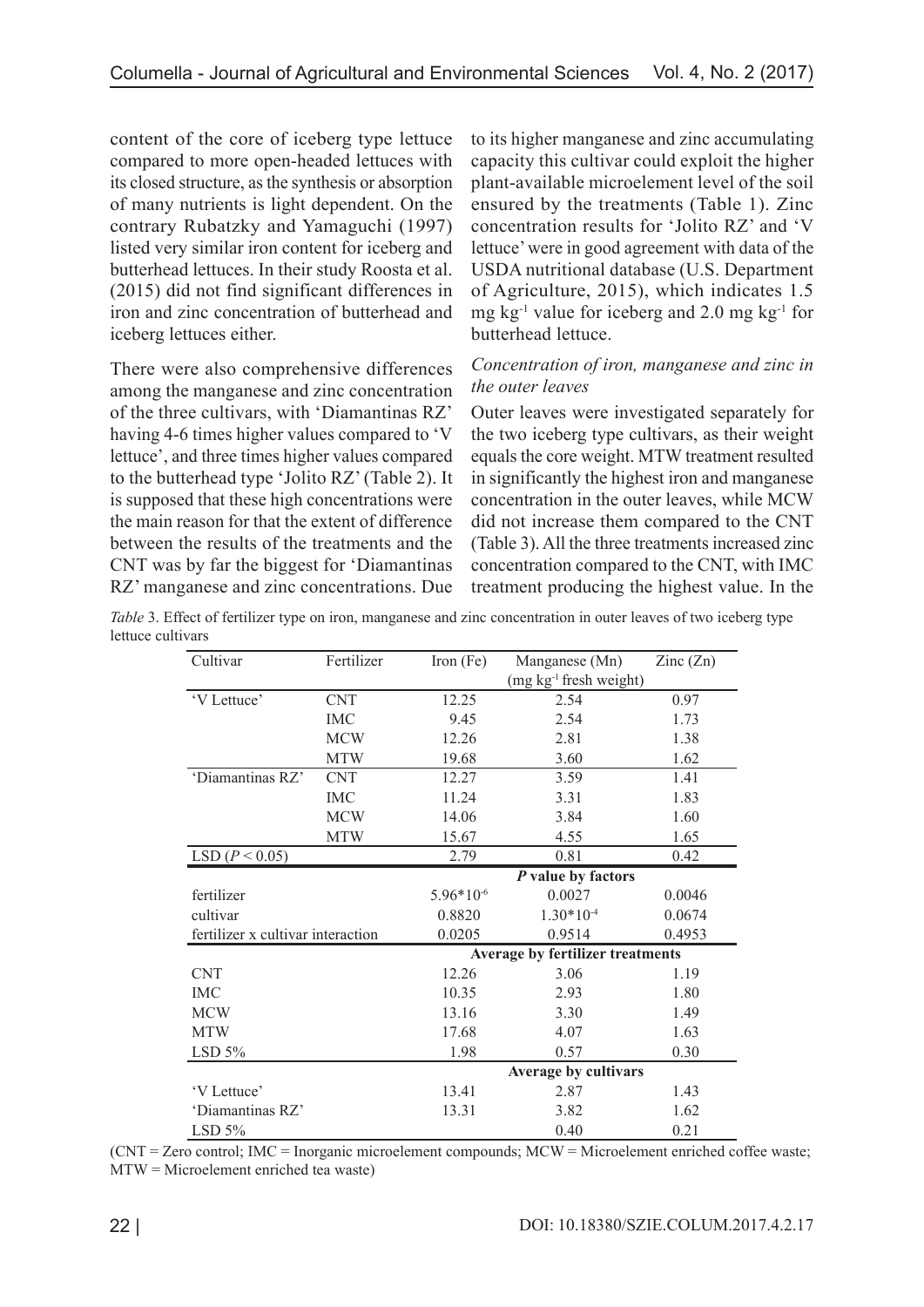average of the two iceberg cultivars, iron content of the outer leaves was four times higher than that of the core (Table 2). This result is in good agreement with the findings of Mou and Ryder (2002). On the other hand zinc and manganese concentration in outer leaves of 'Diamanthinas RZ' was much smaller than that of the core, while this was not the case with 'V lettuce'.

### *Head weight*

Core and head fresh weights and head dry weight were not affected by the fertilizer treatment and by treatment x cultivar interaction (Table 4). Kozik et al. (2011) did not find any significant differences either between their microelement fertilizer treatments, except for a yield decreasing effect of Fe-DTPA at the highest rate. However, our result is not in agreement with the findings of Morikawa and Saigusa (2008, 2011), who discovered higher leaf radish fresh weight and rice grain yield as a result of application of microelement enriched coffee and tea waste materials. As it was expected prior to the trial, the highest head weights were produced by 'Diamantinas RZ' and the lowest ones by the butterhead type 'Jolito RZ'.

### *Iron, manganese and zinc uptake of lettuce head*s

As fertilizer treatments did not affect head weight results significantly, microelement uptake results showed similar tendency to the concentration data. Microelement uptake of lettuce heads was significantly affected not only by the two investigated factors but also by their interaction (Table 5). In the average of the three cultivars the two waste treatments resulted in significantly higher iron uptake compared to the CNT and to the IMC treatment. This latter treatment

| Cultivar                          | Fertilizer | Core fresh weight (g) | Head fresh weight (g)            | Head dry weight (g) |
|-----------------------------------|------------|-----------------------|----------------------------------|---------------------|
| 'Jolito RZ'                       | <b>CNT</b> | 683                   | 683                              | 29.8                |
|                                   | <b>IMC</b> | 742                   | 742                              | 30.0                |
|                                   | <b>MCW</b> | 749                   | 749                              | 30.3                |
|                                   | <b>MTW</b> | 742                   | 742                              | 31.2                |
| 'V Lettuce'                       | <b>CNT</b> | 498                   | 1064                             | 48.7                |
|                                   | <b>IMC</b> | 483                   | 1065                             | 49.2                |
|                                   | <b>MCW</b> | 525                   | 1112                             | 47.0                |
|                                   | <b>MTW</b> | 549                   | 1131                             | 53.0                |
| 'Diamantinas RZ'                  | <b>CNT</b> | 857                   | 1591                             | 74.4                |
|                                   | <b>IMC</b> | 877                   | 1660                             | 71.4                |
|                                   | <b>MCW</b> | 849                   | 1608                             | 66.1                |
|                                   | <b>MTW</b> | 869                   | 1614                             | 68.0                |
| LSD ( $P < 0.05$ )                |            | 117                   | 174                              | 8.2                 |
|                                   |            |                       | P value by factors               |                     |
| fertilizer                        |            | 0.6258                | 0.2566                           | 0.4994              |
| cultivar                          |            | $3.23*10-11$          | $5.09*10^{-16}$                  | $1.00*10^{-15}$     |
| fertilizer x cultivar interaction |            | 0.9193                | 0.4663                           | 0.5243              |
|                                   |            |                       | Average by fertilizer treatments |                     |
| <b>CNT</b>                        |            | 679                   | 1124                             | 50.9                |
| <b>IMC</b>                        |            | 701                   | 1194                             | 50.2                |
| <b>MCW</b>                        |            | 705                   | 1102                             | 47.8                |
| <b>MTW</b>                        |            | 722                   | 1166                             | 50.7                |
| LSD 5%                            |            | 58                    | 87                               | 4.7                 |
|                                   |            |                       | Average by cultivars             |                     |
| 'Jolito RZ'                       |            | 729                   | 729                              | 30.3                |
| 'V Lettuce'                       |            | 514                   | 1114                             | 49.5                |
| 'Diamantinas RZ'                  |            | 863                   | 1597                             | 70.0                |
| LSD $5%$                          |            | 58                    | 87                               | 4.1                 |

*Table* 4. Effect of fertilizer type on head weight of three lettuce cultivars

(CNT = Zero control; IMC = Inorganic microelement compounds; MCW = Microelement enriched coffee waste; MTW = Microelement enriched tea waste)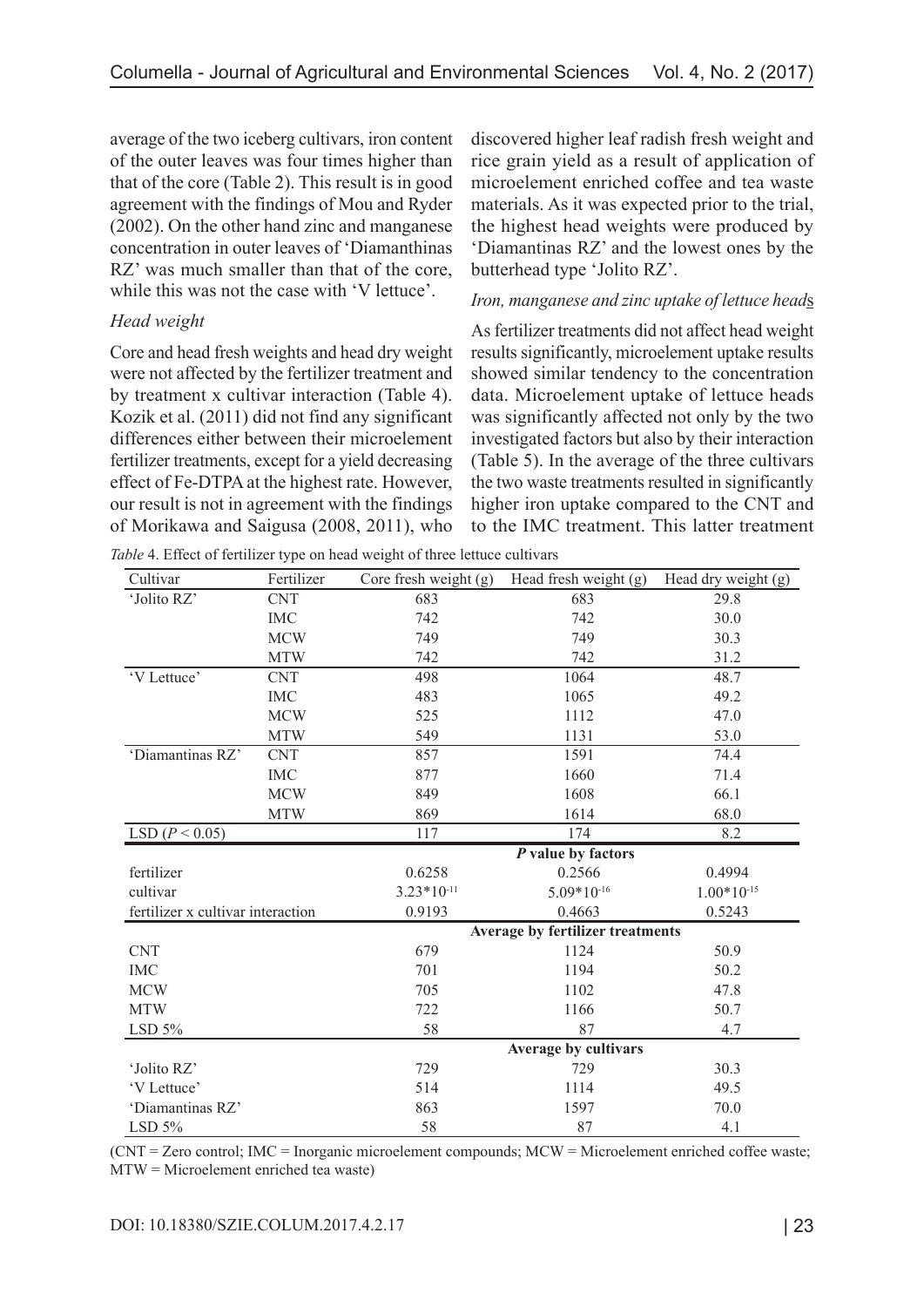| Cultivar                          | Fertilizer | Iron $(Fe)$     | Manganese (Mn)                           | $\text{Zinc}(\text{Zn})$ |
|-----------------------------------|------------|-----------------|------------------------------------------|--------------------------|
|                                   |            |                 | $(mg$ plant- <sup>1</sup> )              |                          |
| 'Jolito RZ'                       | <b>CNT</b> | 15.62           | 2.08                                     | 1.25                     |
|                                   | <b>IMC</b> | 17.73           | 2.18                                     | 1.40                     |
|                                   | <b>MCW</b> | 21.10           | 2.72                                     | 1.60                     |
|                                   | <b>MTW</b> | 20.65           | 2.66                                     | 1.61                     |
| 'V Lettuce'                       | <b>CNT</b> | 8.16            | 1.91                                     | 1.33                     |
|                                   | <b>IMC</b> | 6.93            | 1.98                                     | 1.96                     |
|                                   | <b>MCW</b> | 13.01           | 2.65                                     | 1.96                     |
|                                   | <b>MTW</b> | 9.15            | 2.27                                     | 1.91                     |
| 'Diamantinas RZ'                  | <b>CNT</b> | 11.40           | 3.40                                     | 2.43                     |
|                                   | <b>IMC</b> | 11.35           | 10.17                                    | 7.16                     |
|                                   | <b>MCW</b> | 14.85           | 11.17                                    | 7.50                     |
|                                   | <b>MTW</b> | 13.53           | 10.46                                    | 7.21                     |
| LSD ( $P < 0.05$ )                |            | 2.99            | 1.15                                     | 0.74                     |
|                                   |            |                 |                                          |                          |
|                                   |            |                 | P values by factors                      |                          |
| fertilizer                        |            | $2.36*10^{-5}$  | $4.53*10-9$                              | $8.21*10-10$             |
| cultivar                          |            | $9.94*10^{-12}$ | $1.24*10-18$                             | $2.93*10^{-19}$          |
| fertilizer x cultivar interaction |            | 0.3891          | $3.67*10-9$                              | $2.98*10-9$              |
|                                   |            |                 | <b>Averages by fertilizer treatments</b> |                          |
| <b>CNT</b>                        |            | 11.73           | 2.46                                     | 1.67                     |
| <b>IMC</b>                        |            | 12.00           | 4.78                                     | 3.51                     |
| <b>MCW</b>                        |            | 16.32           | 5.51                                     | 3.69                     |
| <b>MTW</b>                        |            | 14.44           | 5.13                                     | 3.58                     |
| LSD 5%                            |            | 1.73            | 0.67                                     | 0.43                     |
|                                   |            |                 | <b>Averages by cultivars</b>             |                          |
| 'Jolito RZ'                       |            | 18.78           | 2.41                                     | 1.47                     |
| 'V Lettuce'                       |            | 9.31            | 2.20                                     | 1.79                     |
| 'Diamantinas RZ'                  |            | 12.78           | 8.80                                     | 6.07                     |

*Table* 5. Effect of fertilizer type on iron, manganese and zinc accumulation in three lettuce cultivars

(CNT = Zero control; IMC = Inorganic microelement compounds; MCW = Microelement enriched coffee waste; MTW = Microelement enriched tea waste)

did not enhance iron uptake. In average of the three cultivars, manganese and zinc uptake was significantly increased by all the three treatments. This latter result was mainly due to the three-fold increase in manganese and zinc uptake of 'Diamanthinas RZ' as the effect of the treatments.

There were comprehensive differences among the cultivars in the accumulation of microelements (Table 5). Despite its inferior weight 'Jolito RZ' had significantly the highest iron accumulation, and hence nutritional value, due to its very high iron concentration (Table 2). Manganese and zinc uptake was significantly the highest for 'Diamantinas RZ' due both to its higher head weight and to its higher manganese and zinc concentration. No significant differences in the uptake of these two microelements between 'Jolito RZ' and 'V lettuce' were found.

#### **Conclusions**

Application of microelement enriched coffee and tea wastes increased the nutritional value of lettuce by resulting in significantly higher concentration in cores for all the three investigated microelements (Fe, Mn, Zn). The highest rate of increase was observed for iron. There were comprehensive differences in the microelement concentration in the cores of the investigated cultivars, high iron content of 'Jolito RZ' and high manganese and zinc content of 'Diamantinas RZ' are worth noting. Although head weights were not affected by the treatments, due to the higher concentration, iron uptake was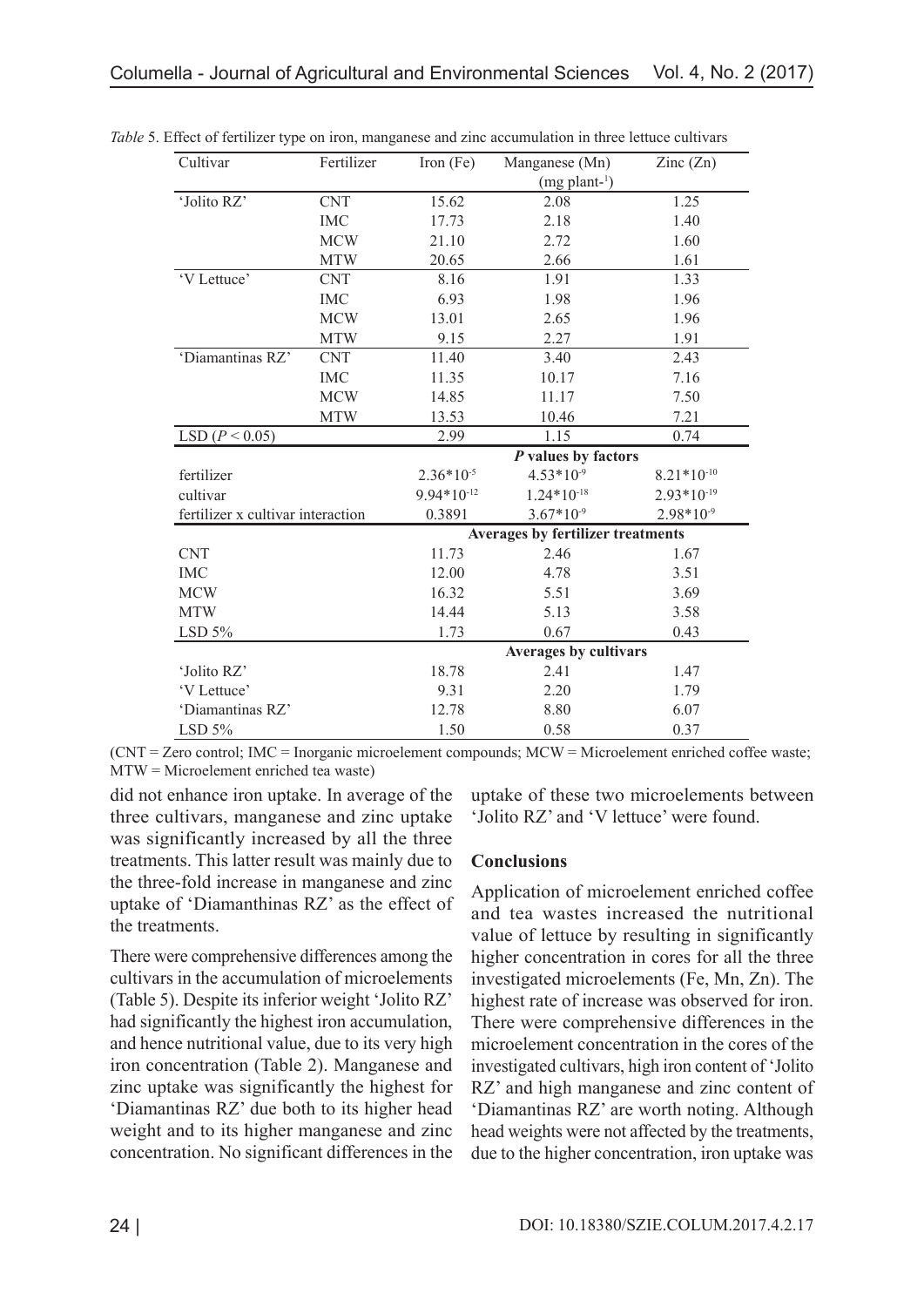significantly higher in the microelement enriched waste treatments, in some agreement with the soil extract measurements. In contrast with some previous experiments conducted with the same waste materials the yield could not be increased by the investigated microelement fertilization method. Hence, under the field conditions of this study, higher microelement concentration and uptake in the lettuce heads was not a prerequisite for good lettuce yield, as it was proved by the results of a zero control. However, even under the high microelement level condition of the soil of the experimental field, the application of microelement enriched coffee and tea wastes for supplying microelements for lettuce in alkaline soil proved to be promising, especially for iron.

Newly developed techniques for recycle organic wastes like coffee and tea wastes will certainly increase the add-value of those wastes, whose disposal is currently an environmental concern, because presently they have few uses. These wastes are rich in polyphenols that can bind metals like iron, manganese and zinc, serving as a carrier for plant absorption, increasing the nutritional value of crops for human health.

#### **References**

- Bosiacki, M., W. Tyksinski (2009): Copper, zinc, iron and manganese content in edible parts of some fresh vegetables sold on markets in Poznan. Journal of Elementology. **14**: 1. 13-22. DOI: http://dx.doi.org/10.5601/ jelem.2009.14.1.02
- Brown, J. E., H. Khodr, R. C. Hiderm C. A. Rice-Evans (1998): Structural dependence of flavonoid interactions with Cu2+ ions: implications for their antioxidant properties. Biochemical Journal. **330**: 3. 1173-1178. DOI: http:// dx.doi.org/10.1042/bj3301173
- Füleky, Gy., K. Rajkainé Víg (1999): A talaj tápanyagszolgáltató képessége. [Nutrient providing capacity of soil.] In: Gy. Füleky (Ed.): Tápanyaggazdálkodás. [Nutrient management.] Mezőgazda Kiadó, Budapest, 91-139. p.
- Hartz, T.K., P.R. Johnstone, E. Williams, R.F. Smith (2007): Establishing lettuce leaf nutrient optimum ranges through DRIS analysis. HortScience. **42**: 1. 143-146.
- Japanese Food Composition Database. https://fooddb.mext.go.jp/ Ministry of Education, Culture, Sports, Science and Technology.
- Jones, A., L. Montanarella, R. Jones (Eds.) (2005): Soil atlas of Europe. European Comission, Publication Office of the European Union, Luxembourg, Luxembourg
- Jones, Jr. J. B., V. W. Case (1990): Sampling, handling and analyzing plant tissue samples. In: R. L. Westerman (ed.): Soil Testing and Plant Analysis Edition 3, Soil Science Society of America Inc, Madison, Wisconsin, USA, 389-427. p.
- Kasongo, R. K., A. Verdoodt, P. Kanyankagote, G. Baert, E. Van Ranst (2011) Coffee waste as an alternative fertilizer with soil improving properties for sandy soils in humid tropical environments. Soil Use and Management. **27**: 1. 94–102 DOI: http://dx.doi.org/10.1111/j.1475-2743.2010.00315.x
- Kozik, E., W. Tyksinski, M. Bosiacki (2011): A comparison of the efficiency of organic and mineral iron compounds in the greenhouse cultivation of lettuce. Journal of Elementology. **16**: 1. 59-68. DOI: http://dx.doi.org/10.5601/ jelem.2011.16.1.59-68
- Mahashabde, J. P., S. Patel (2012): DTPA Extractable micronutrients and fertility status of soil in Shirpur Tahasil region. International Journal of ChemTech Research. **4**: 4. 1681-1685.
- Marschner. H. (1998): Mineral nutrition of higher plants. Academic Press Inc., San Diego, California, USA, 862 p.
- Morikawa, C. K., M. Saigusa (2008): Recycling coffee and tea wastes to increase plant available Fe in alkaline soil. Plant and Soil. **304**: 1-2. 249-255. DOI: http://dx.doi.org/10.1007/s11104-008-9544-1